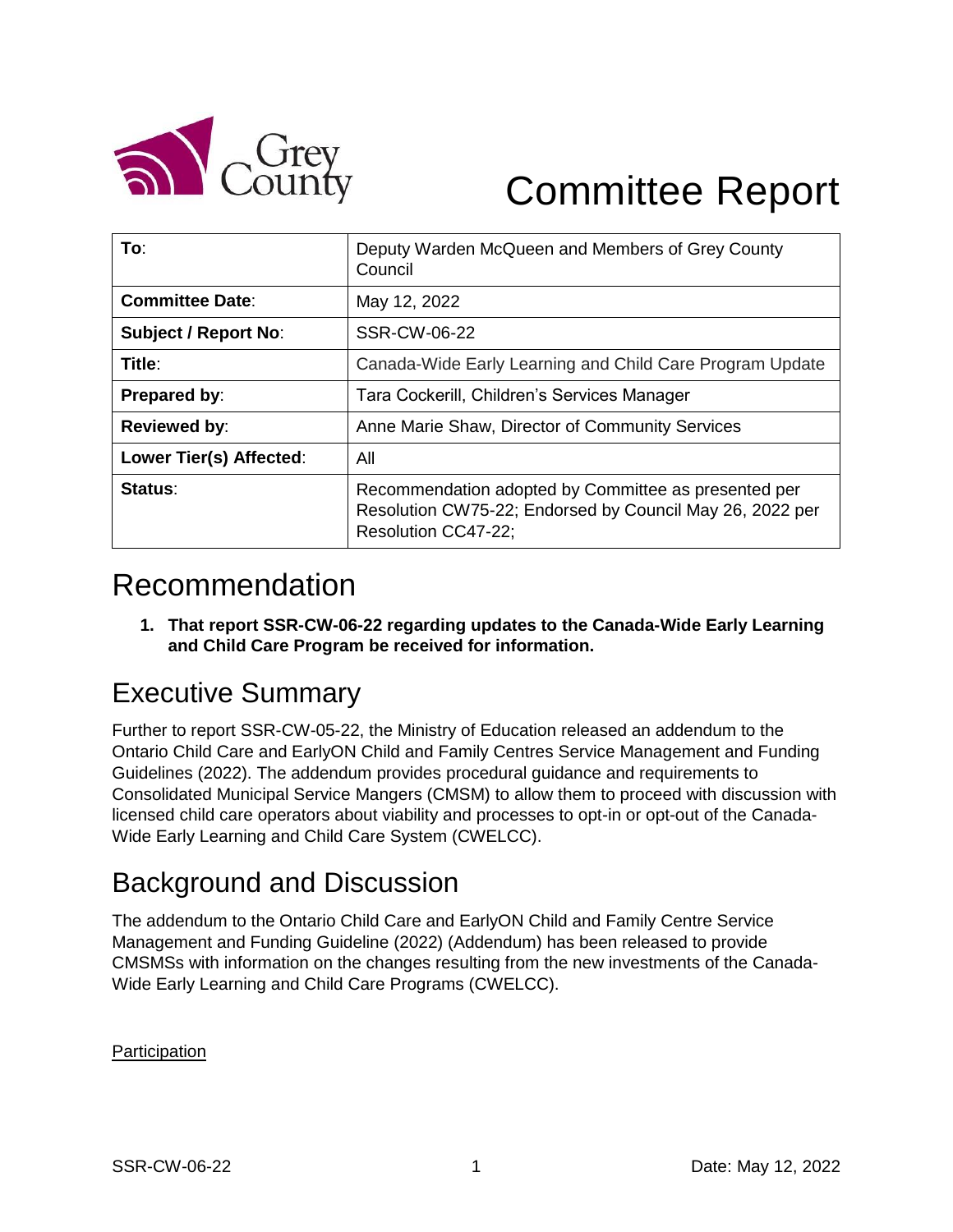All existing licensed child care programs serving children under the age of 6 in Grey County will be eligible to apply to participate in the CWELCC. Participation is optional and CMSMs may deny an application in limited circumstance as outlined in O.Reg 137/15 .

To be eligible to participate locally in the CWELCC system licensees will be required to adhere to municipal purchase of service agreements, legislative requirements and demonstrate financial viability to Grey County.

#### Implementation

By September 1, 2022 all licensees must confirm with the Ministry of Education (EDU) and Grey County if they will choose to opt-in or opt-out of the CWELCC program. Licensees also have an obligation to notify their staff and families of their decision.

Grey County Children's Services will be responsible to ensure:

- Licensees maintain their license to operate in good standing and are not in contravention of the Child Care and Early Years Act, 2014 (CCEYA). Funding to child care programs will be stopped if a program has its license revoked or suspended.
- Licensees maintain parent fees in accordance with O. Reg 137/15 and their purchase of service agreement with the CMSM.
- Licensees maintain the existing licensed space structure of 0–5-year-olds for which they are receiving fee reduction funding.
- Licensees complete the annual *Licensed child Care Operations Survey* as required under O/ Reg 137/15(77). CMSMs are required to withhold funding to licensees until they have received confirmation from EDU that the survey has been submitted.

As part of the implementation of the CWELCC System, the ministry is also supporting CMSMs by providing a "Purchase of Service Agreement Checklist" as a supportive tool that may assist CMSMs in drafting or amending their purchase of service agreements with Licensees participating in the CWELCC System.

Under the CWELCC System, there may be exceptional circumstances where the CMSM/DSSAB has strong concerns around entering into a purchase of service agreement with a Licensee. Exceptional circumstances include the CMSM/DSSAB having reason to believe:

- the child care centre or home child care agency is not financially viable or will not be operated in a manner that will be financially viable; or
- the Licensee will use the funding for improper purposes.

#### Accountability

EDU has identified key components of accountability for the CWELCC:

- Additional accountability and parameters between CMSMs and Licensees;
- Requirement for CMSM to conduct financial compliance audits each year to ensure compliance and accountability relating to the CWELCC;
- Requirement for CMSMs to enroll Licensees where they meet eligibility requirements.

#### Reporting to the Ministry

Staff will be required to track and report on service data and expenditures using CWELCC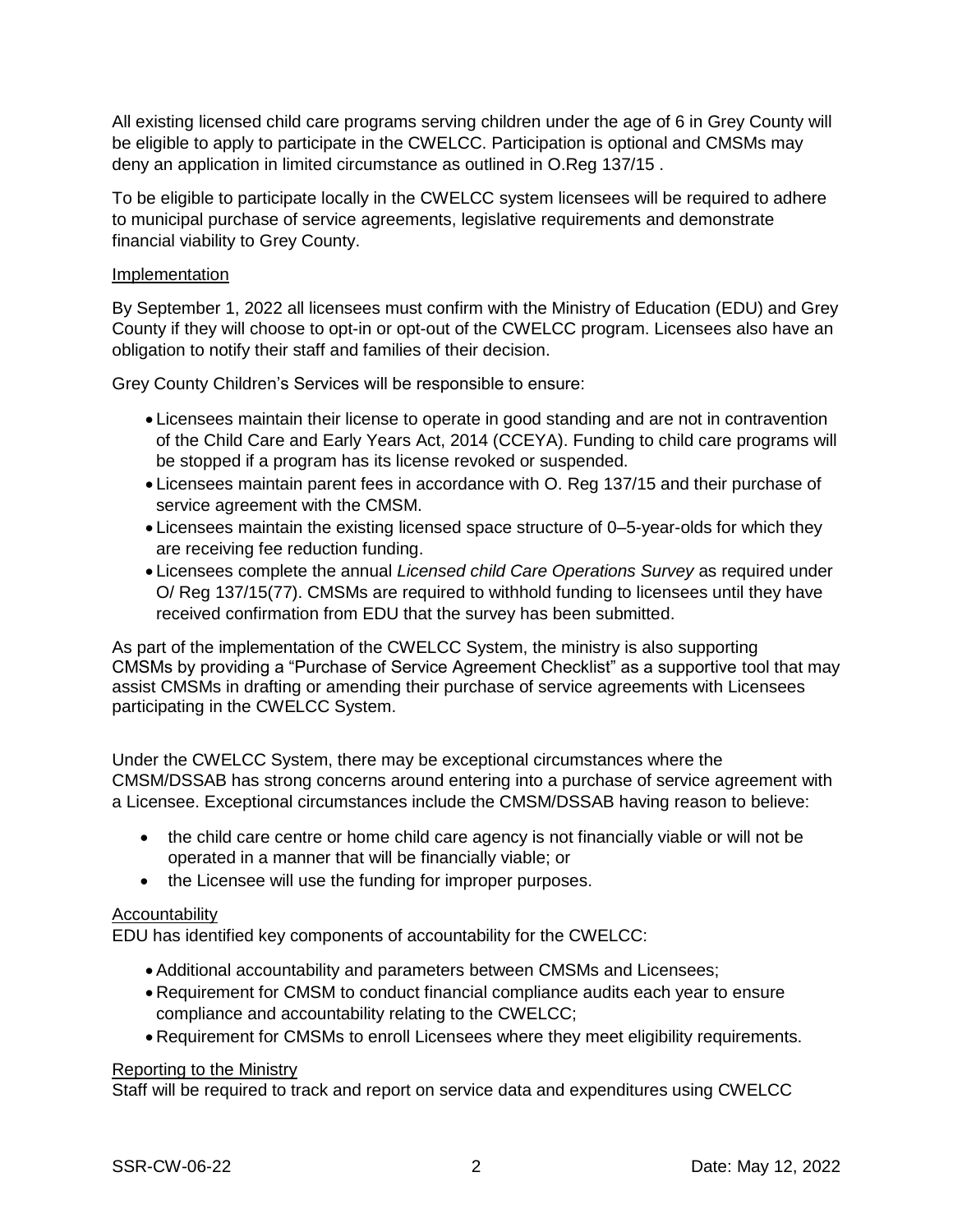System funding. This data will be reported separately from the 2022 service data and expenditures using provincial and ELCC funding released earlier this year.

#### Compliance Audits

The Children's Services department will be required to undertake audits on a random sample of Licensees in receipt of CWELCC System funding on an annual basis to confirm that funding has been used for its intended purpose. Audits for the directly operated Grey County Home Child Care Agency should be performed by a third-party and not by Grey County.

#### Undue Profits

In addition to the parameters outlined above, further controls are required to ensure that the ability to generate undue profit is limited where provincial and/or CWELCC System funding is being provided. The ministry requires CMSMs to ensure there is a level of consistency, where both not-for-profit and for-profit Licensees enrolled in the CWELCC System are treated in a similar manner.

For for-profit Licensees, on an annual basis, CMSMs will have the discretion to determine a reasonable profit level to be achieved from the provision of child care for the eligible children portion of a Licensee's business. Practices and levels should be consistent regardless of auspice (e.g., not-for profit, for-profit, directly operated) as part of determining an appropriate profit level for each for-profit Licensee that participates.

#### Fee Reduction

Making child care more affordable for families is a key part of the implementation of the CWELCC System. Fee reduction funding is focused on reducing parent fees for families with eligible children in licensed child care.

As the CMSM, Grey County Children's Services will have the discretion to determine that Licensees have included unnecessary fees in their base fees (e.g., fees that should be part of non-base fees) prior to providing funding to support a fee reduction. Based on this, CMSMs can adjust a Licensee's base fee, where required. This base fee should serve as a new starting point, prior to applying fee reduction requirements as set out in the section below.

#### Fee Subsidy – Parental Contribution

Fee subsidy is an essential support for many parents that helps to balance the demands of career and family and enables parents and caregivers to participate in the workforce or pursue education or training. The ministry has made amendments O. Reg. 138/15 under the CCEYA to ensure that parents accessing subsidized child care also see financial relief under the CWELCC System, through a reduction in their parental contributions.

Subsidized parents will not see a reduction in parental contribution in the case where the child occupies a space with a Licensee that is not enrolled in the CWELCC System.

#### Workforce Compensation

Workforce compensation funds are focused on supporting Registered Early Childhood Educator (RECE) staff that are low wage earners to support recruitment and retention of qualified staff. In addition, workforce compensation funding will be provided to Licensees to offset wage increases for non-RECE staff associated with the increased minimum wage that came into effect January 1, 2022.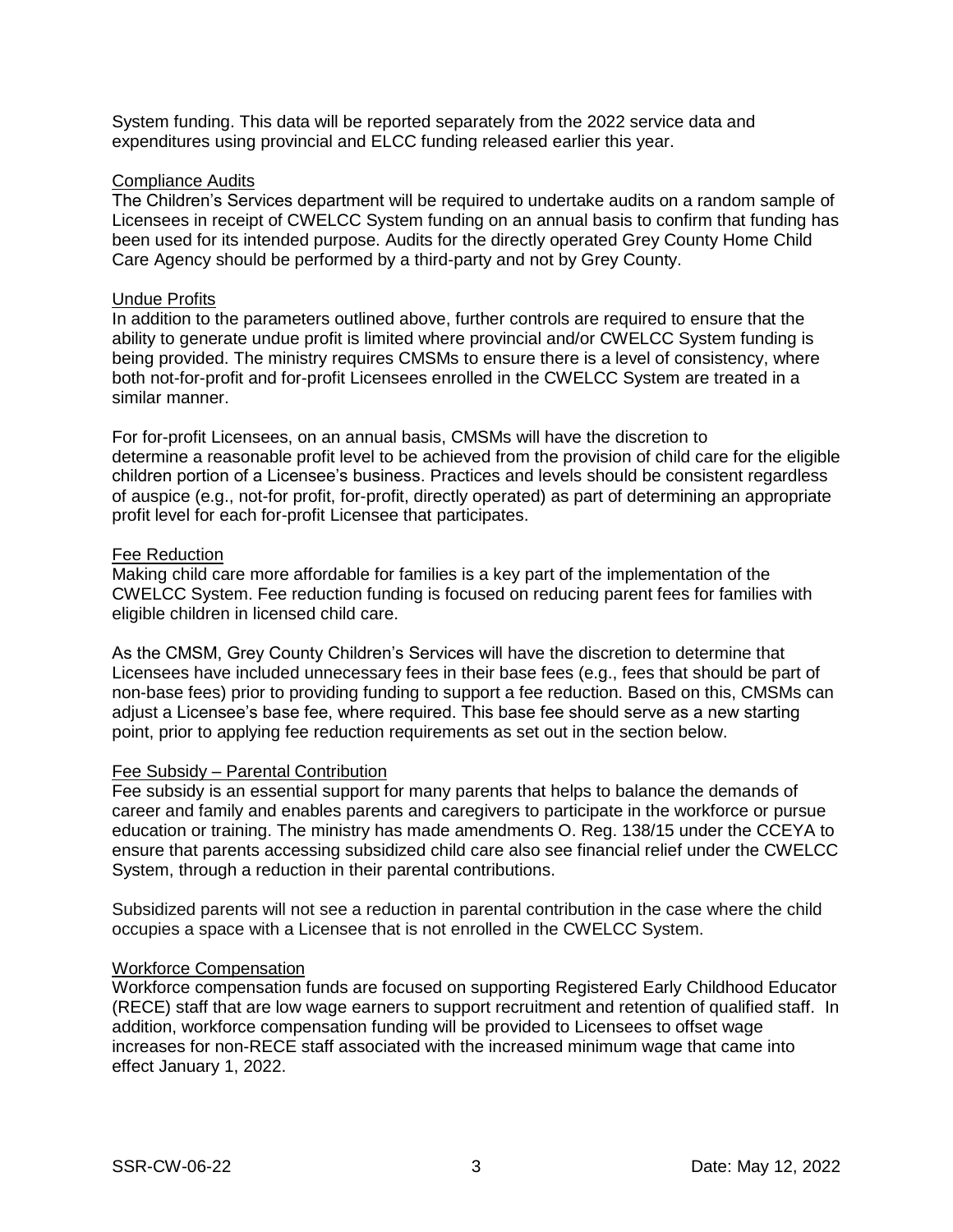#### Hourly Wage Floor 2022 to 2026\*

|                                                                        | 2022 | 2023 | 2024 | 2025 | 2026 |
|------------------------------------------------------------------------|------|------|------|------|------|
| <b>RECE Program Staff</b>                                              | \$18 | \$19 | \$20 | \$21 | \$22 |
| RECE Child Care Supervisors or RECE Home<br><b>Child Care Visitors</b> | \$20 | \$21 | \$22 | \$23 | \$24 |

'In addition to the hourly wage, staff are required to receive benefits.

#### **Staffing Impacts**

The increased role of the CMSM in assessing ongoing viability and eligibility will result in an increase in workload for the Children's Services department. Additional staffing may be required to support workload and reporting requirements. There will be administrative funding available to support these positions.

## Legal and Legislated Requirements

### Financial and Resource Implications

To support CMSMs in their role as service system managers, CWELCC System administration funding is being provided as a specific allocation under the transfer payment agreement with the ministry to support administrative costs associated with the implementation of the CWELCC System.

The CWELCC System administration allocation is additional administration funding provided on top of the administration funding provided by the ministry earlier in the year. Expenditures deemed reasonable and necessary for the provision of services subsidized by the ministry are admissible in the calculation of the funding entitlement.

There will be no administration cost sharing requirements on the CWELCC System administration allocation.

Allocation breakdown for April – December 2022:

| <b>Canada-Wide Early Learning and Child Care (CWELCC) System Allocation</b> |             |  |
|-----------------------------------------------------------------------------|-------------|--|
| Fee Reduction Allocation (Apr-Dec) <sup>1</sup>                             | \$2,915,923 |  |
| Workforce Compensation Allocation (Apr-Dec) <sup>1</sup>                    | \$338.301   |  |
| <b>Administration Allocation (Apr-Dec)</b>                                  | \$136,285   |  |
| Total Canada-Wide Early Learning and Child Care Allocation                  | \$3,390,509 |  |

CMSMs must continue to maintain their existing municipal contributions.

# Relevant Consultation

- ☒ Internal
	- Social Services
	- Finance
	- Legal Services
- ☐ External (list)